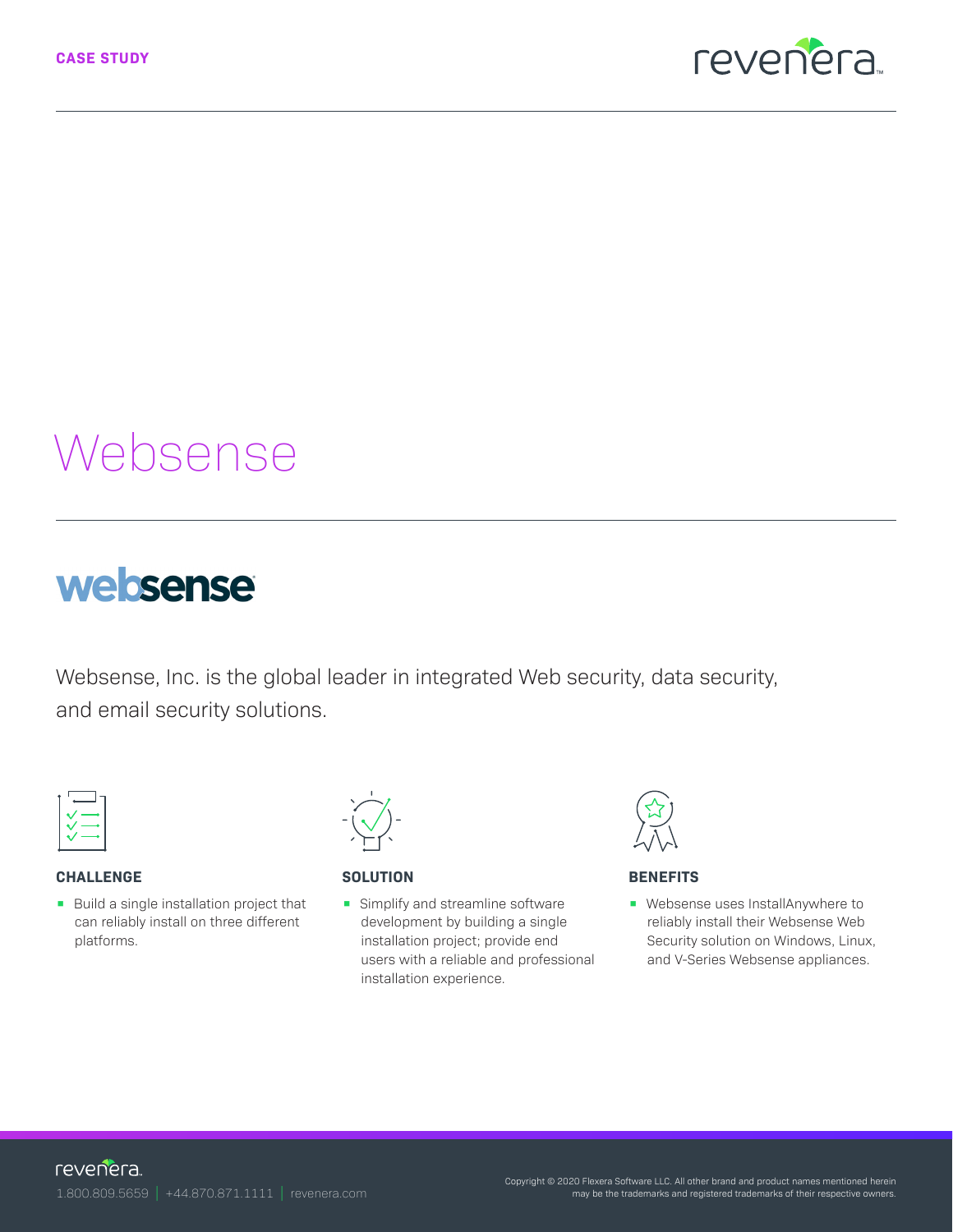#### **Summary**

Websense, Inc. is the global leader in integrated Web security, data security, and email security solutions. One of those applications, Websense Web Security, protects organizations from known and new Web-based threats, including spyware, malicious mobile code, and phishing attacks, bots, and other threats.

Websense uses InstallAnywhere from Revenera Software to build reliable installers for Websense Web Security. With InstallAnywhere, Websense's development team is able to save significant time by building a single installer project that installs the Websense solution reliably on every platform they target.

## **Installation Development Challenge**

The Websense Web Security solution is developed to run on Windows, Linux, and V-Series Websense appliances. It's a mixed language application, and Websense was looking for an easy way to build reliable cross-platform installers for these three platforms without having to create and manage separate installation projects for each one.

## **Why Websense Chose InstallAnywhere**

InstallAnywhere makes it easy for multiplatform installation developer to create professional installers for virtually any platform, including Linux, Mac OS X, Solaris, AIX , HP-UX, Windows, and IBM iSeries. Websense chose InstallAnywhere because it made it easy to build a single installation project that ran on Windows, Linux, and V-Series Websense appliances.

Websense's software architect, Willhelm Lehman, explains, "InstallAnywhere was the only solution that worked. As with Java, InstallAnywhere allows us to focus on a single installation development environment and still support multiple operating systems. Also, the fact that InstallAnywhere is Java-based creates a symbiotic environment between our Java-based technologies and our installer. It's a perfect fit."

During install time, InstallAnywhere projects automatically provide installation instructions to Websense's end users in their native

language, which helps Websense provide a superior customer experience. One project can display text in up to 31 languages -- no manual translation necessary. InstallAnywhere also gives Websense the flexibility to build installers that run in silent, console, or full graphical mode. And with InstallAnywhere's support for installation rollback, Websense knows that if problems occur, their customers' systems will be rolled back to their original states, avoiding any lasting issues.

Finally, when speaking about the tools and technology support in InstallAnywhere, Willhelm notes that there are three types of functionality in particular that are invaluable to Websense:

- Built-in Actions: The majority of tasks needed to deploy an application can be handled using InstallAnywhere's built-in actions and panels, such as modifying registries and environment variables and configuring database and application servers. Willhelm's favorites are the manifest file actions. "Simply put, this is priceless," notes Willhelm. "This is the single most important feature in any installation development environment. Without this feature, we would have wasted countless hours." Manifest files are text files which specify a list of files and directories. Using a manifest file you create outside of InstallAnywhere, you can identify files and directories to be included in the build. At build time, the manifest file is analyzed and its contents are placed into the installer. It allows installers to have an external and open staging area that can be modified at runtime.
- Broad API Support: InstallAnywhere offers an open Application Programming Interface (API). This API allows developers like Willhelm to write Java code that can run from the InstallAnywhere installer to enhance the built-in functionalities. InstallAnywhere also includes tons of builtin APIs so that developers don't have to spend time writing code. Websense sees particular value in the FileService API, which provides the ability to modify the file system and manipulate files, directories, and partitions at runtime. "This allows us to create platform-independent file copiers," says Willhelm. "Saves us a lot of time by eliminating the need to write manual Java code."

*"Using InstallAnywhere to build our installers has saved Websense countless hours and headaches."*

**WILLHELM LEHMAN —SOFTWARE ARCHITECT, WEBSENSE, INC.**